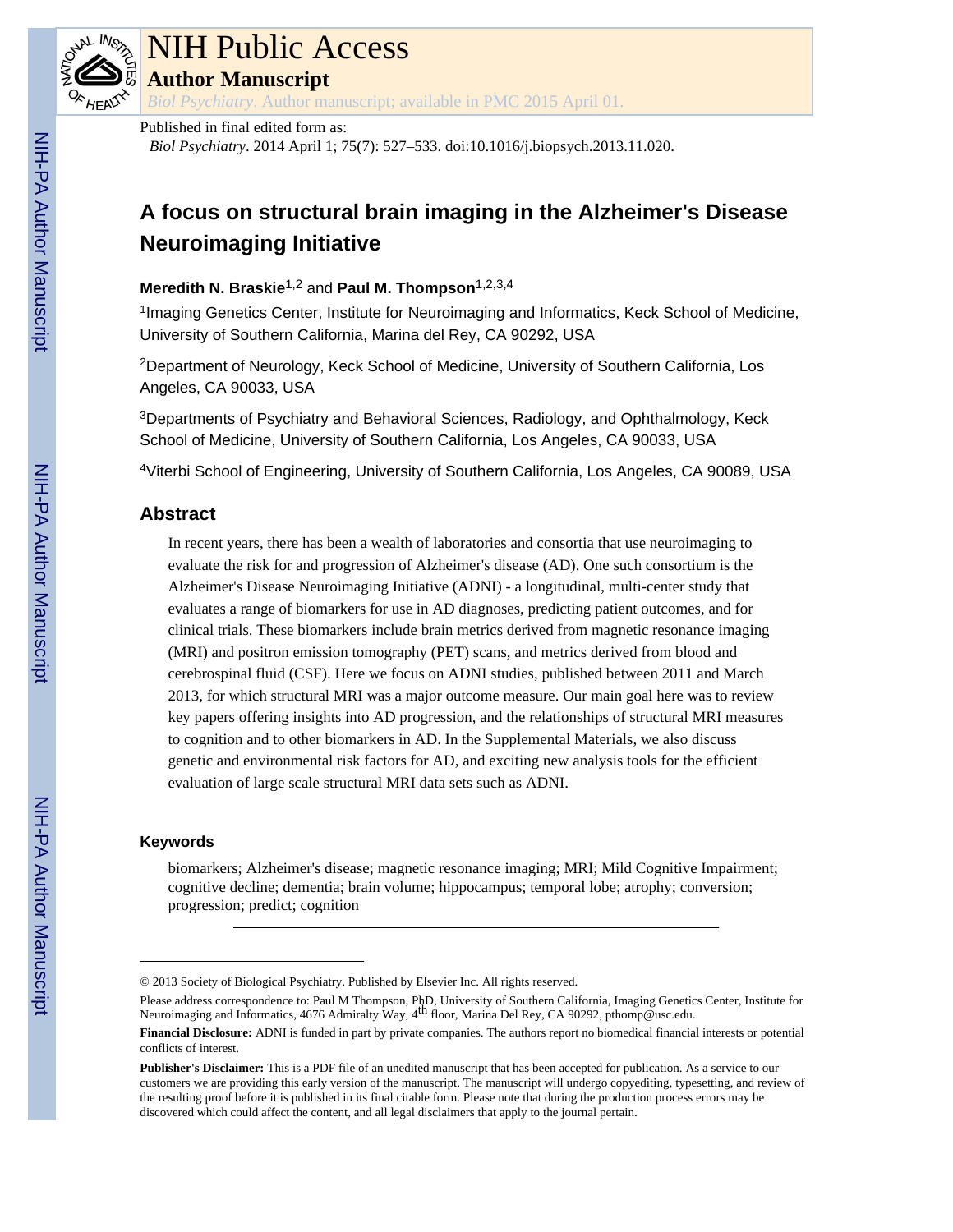## **Introduction**

In recent years, numerous laboratories and multicenter consortia worldwide (e.g., (1-3) have used neuroimaging and other biomarkers to evaluate Alzheimer's disease (AD) risk factors, and disease progression and prediction. Here we review findings from one such consortium the Alzheimer's Disease Neuroimaging Initiative (ADNI), a large, multicenter longitudinal study designed to test biomarkers for identifying and tracking AD. We occasionally discuss non-ADNI work to provide context for the ADNI findings. We focus specifically on ADNI studies using structural magnetic resonance imaging (MRI) as a main outcome measure, and we compare those measures to other biomarker information when available. We did not review studies that examined only biomarkers derived from cerebrospinal fluid (CSF), plasma, or other non-MRI imaging modalities. Sometimes, other biomarkers not explored here may be the best option for a particular research question.

We emphasize studies published since 2011 through March 2013, although we occasionally cite papers outside that range if they are landmark studies or are needed to explore a line of reasoning. A review of all ADNI work through mid-2012 has been published previously (4). Other recent AD review articles not specific to ADNI focused on AD-related genetic findings (5; 6), and brain imaging (7-10). Here we survey how ADNI has improved our understanding of AD progression, and the relationships of structural MRI measures to cognition and other AD biomarkers. In the Supplemental Materials, we examine genetic and environmental risk factors for AD, and report on analysis tools that improve our ability to analyze large-scale structural MRI data sets such as ADNI.

Although the ADNI studies discussed here included subjects drawn from the same subject pool, they had various goals and were performed using different software and statistical models with a variety of variables included. Therefore, the resulting findings may not be directly comparable. A detailed discussion of all these results is beyond the scope of this article. Instead, we have focused on the most common findings across studies with the understanding that results replicable using different methods have attained a higher standard of credibility. We also have presented differences in findings that correspond to a particular study attribute. For instance, certain results may be found more often in a particular diagnostic group. We have presented these findings in the context of disease progression.

#### **AD progression - the temporal sequence of changes in biomarkers**

Understanding how AD biomarkers change over time throughout disease progression is crucial to evaluating AD prevention and treatment efforts. To determine whether a treatment is working, it is important to choose biomarkers that are most relevant and specific to AD. It is also important to choose biomarkers that are in a state of change for the study sample being evaluated. The biomarkers that are most dynamic (in terms of their rate of change over time) will likely not be the same ones at various stages of the disease, since each may eventually reach a maximum (11). The apparent sequencing of biomarkers depends both on the order of true biological changes, and on the precision and sensitivity with which the assessment methods can detect those true biological processes. The true biological ordering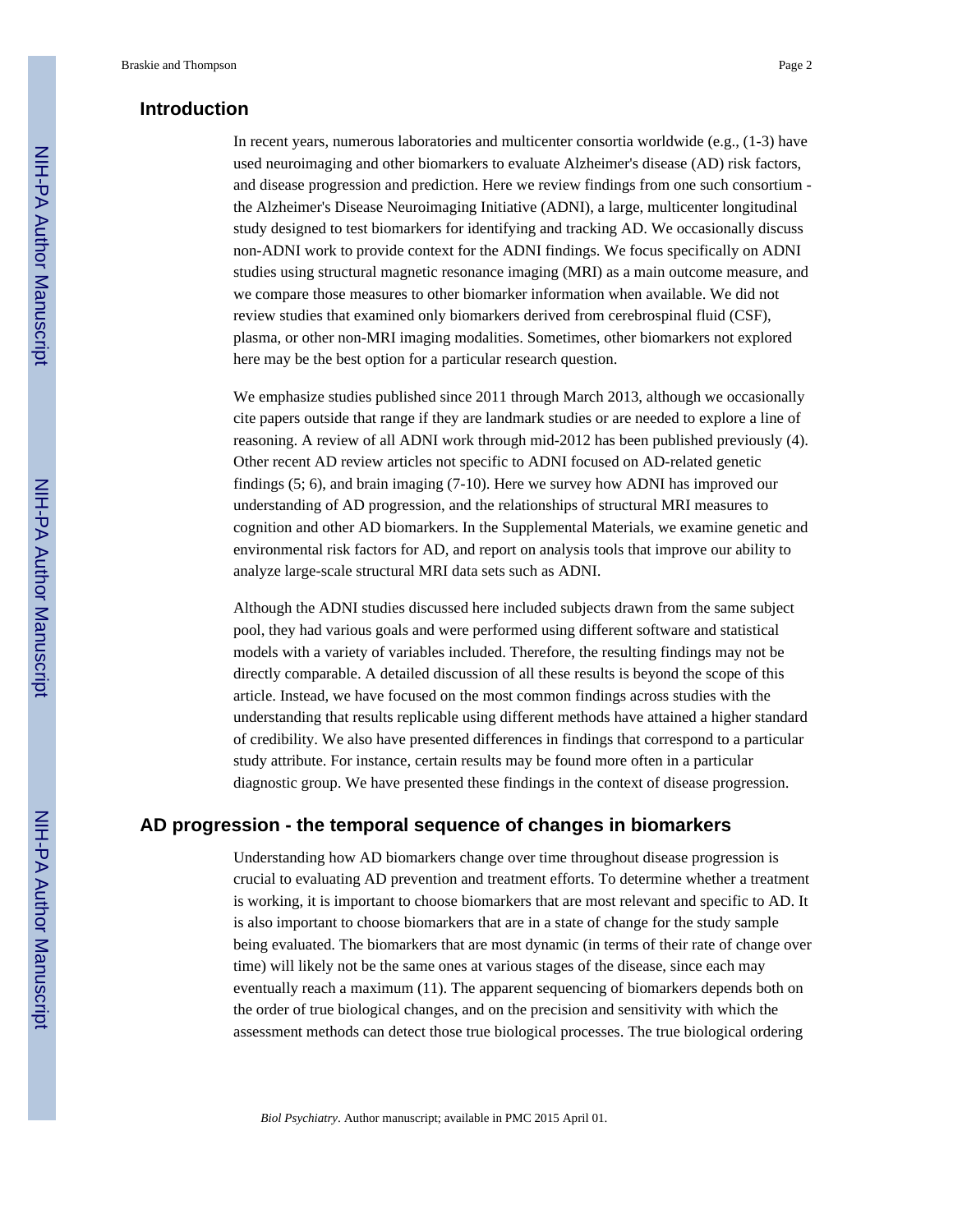of brain changes may be obscured if some changes remain below the detection threshold for a period of time.

In 2010, Jack and colleagues proposed a model of biomarker change in which each type of AD biomarker became more dynamic (i.e., began to change more rapidly over time) at a somewhat different point in disease progression. Preclinical *in vivo* changes in beta-amyloid (Aβ) in the brain or CSF tended to be detectible first. These biomarkers are specific to AD and indicate that disease processes are underway. CSF Aβ changes were followed by changes in detectible levels of tau-mediated neuronal injury (measured using CSF tau levels) and fluorodeoxyglucose positron emission tomography (FDG-PET). Brain structure measured using MRI was proposed to change next, shortly before measurable changes in memory and then other functional measures assessed clinically. These later changes in measures associated with neuronal death and cognitive impairment may serve well as markers of disease progression. Once they are detectable *in vivo*, AD pathological processes have already been initiated. The authors postulated that the maximum rate of change moves sequentially from one biomarker to the next, following a non-linear time course that may be sigmoid-shaped with time (12). A later revision of that model acknowledged that ordering of MRI and FDG-PET biomarkers remains ambiguous (13). Additionally, some evidence suggests that tau and  $\Delta\beta$  pathophysiology may arise independently in many individuals (14), with abnormal tau remaining initially at levels not detectible *in vivo* and accelerating to detectible levels only after detectible Aβ changes have occurred (13; 15).

Evidence has accumulated (16-25) that amyloid biomarkers are among the earliest AD biomarkers to begin changing. In one study, brain atrophy in the default mode network (including the precuneus) and medial temporal lobe occurred after CSF Aβ42 and tau changes, but appeared to precede frontal atrophy (24). Similarly, in another study, Alzheimer's Disease Assessment Scale - Cognitive (ADAS-cog) scores were plotted against *Z* scores in other biomarkers relative to healthy controls (CTLs) (19). CSF Aβ1-42 *Z* scores changed the fastest in correlation with declining cognition in CTLs and in those with mild cognitive impairment (MCI), before leveling off in AD patients. CSF tau appeared to change next (with greatest rates of change largely in those with MCI), then hippocampal volume (with greatest rates of change in MCI and early AD). Finally, FDG-PET metabolism became more dynamic (19). These results suggest that early indicators of AD such as detectable changes in CSF Aβ1-42 and CSF tau precede markers of AD progression such as hippocampal volume and glucose metabolism.

Ewers and colleagues' results may support hippocampal atrophy occurring before changes in FDG-PET metabolism. In control subjects, the presence of brain Aβ at baseline (PIB-PET+ scans) was associated with faster subsequent rates of atrophy over two years only in the hippocampus and precuneus (20). In PIB+ MCI patients (compared with PIB- MCI patients), subsequent rates of atrophy over two years were higher in the hippocampus and other temporal and parietal regions, with an additional trend toward faster decline in parietal FDG-PET metabolism (20). This suggests that presymptomatically, brain Aβ is elevated prior to or along with atrophy in the hippocampus and precuneus, but that it does not herald acceleration of atrophy in other regions in the near term. As the disease progresses and cognitive impairment becomes evident, baseline brain Aβ is associated with continued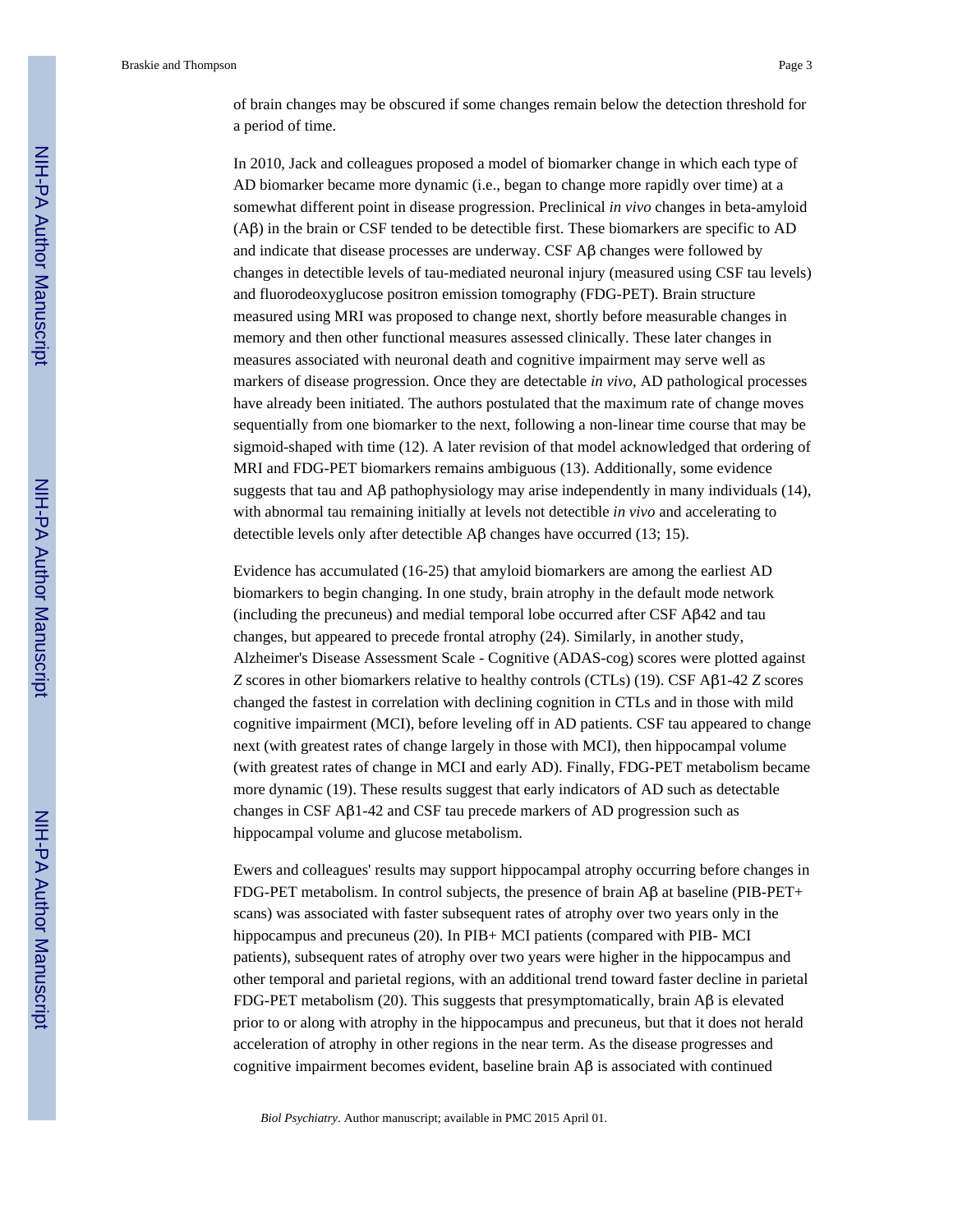atrophy in the hippocampus and precuneus, but also predicts a faster rate of atrophy in other regions and a trend-level faster decline in FDG-PET metabolism. This suggests that these changes occur later than the atrophy in the hippocampus and precuneus. However, there were more MCI subjects than controls in this study, so it is also possible that statistical power differences contributed to the differing results. Examining how brain Aβ predicts changes in other biomarkers in larger control samples and over longer time periods may help clarify the shape and ordering of the biomarker curves. Others found that the rate of change in FDG-PET metabolism and hippocampal volume was slowest in CTLs and fastest in AD, while the rate of change in CSF Aβ was fastest in CTLs (although not significantly so). This may support changes in Aβ as an initial stage of AD followed by hippocampal atrophy and FDG-PET hypometabolism with unclear ordering of the latter two (16). That atrophy may then mediate changes to episodic memory (26).

Known genetic risk factors for AD, including the ε4 allele of AD genetic risk factor apolipoprotein E (*APOE*4) (27), may offer insights into AD progression. In the Lo et al. 2011 study, *APOE*4 was associated with lower baseline CSF Aβ42 and less FDG-PET metabolism in CTLs, but was not significantly associated with baseline hippocampal volume. In MCI, *APOE*4 was associated with lower CSF Aβ levels and FDG-PET metabolism, and smaller hippocampi at baseline (16). This suggests that FDG-PET metabolism is affected earlier than hippocampal volume in *APOE*4+ subjects. Similarly, a non-ADNI paper found that in late middle-aged CTLs, *APOE*4 dose was associated with FDG-PET hypometabolism in the posterior cingulate, but not with the volume or FDG-PET metabolism of the hippocampus (28). However, there are already differences in FDG-PET between *APOE*4+ and *APOE*4- subjects in their 20s and 30s (29), while *APOE*4 is not associated with brain amyloid positivity (measured with florbetapir) until approximately age 56 (30). This suggests that although altered glucose metabolism may affect AD risk in *APOE*4+ adults, the vulnerability to AD may be distinct from the AD-related amyloid cascade outlined by Jack and colleagues (12; 13; 31). Lo and colleagues found that *APOE*4 was associated with a higher hippocampal atrophy rate (but not rate of change for FDG-PET metabolism or CSF Aβ) only in AD and MCI subjects (16). This suggests that FDG-PET differences associated with *APOE*4 may be long-standing, and may not relate directly to disease progression. In contrast, another cross sectional non-ADNI study of AD progression found that in those with autosomal dominantly inherited forms of early onset AD, CSF tau changes and hippocampal atrophy occurred before FDG-PET metabolism changes and episodic memory (32). In that study, biomarker values were similar in young mutation carriers and young non-carriers, but differences between carriers and non-carriers emerged with age (32). This suggests that the relationships of biomarkers to the time until the expected AD onset age were related to AD pathological changes rather than to unrelated genetic effects. Early onset AD and *APOE* genetic findings may or may not all generalize to late-onset AD risk, but they underscore the importance of controlling for *APOE* genotype and understanding its effects in AD neuroimaging studies. To determine whether hippocampal atrophy or FDG-PET hypometabolism occurs first in AD, it would be useful to follow CTL subjects with  $\mathbf{A}\beta$  abnormalities to determine which other biomarkers increase earliest or fastest. The addition of early MCI subjects from ADNI-2 to these studies may help elucidate the ordering of biomarkers.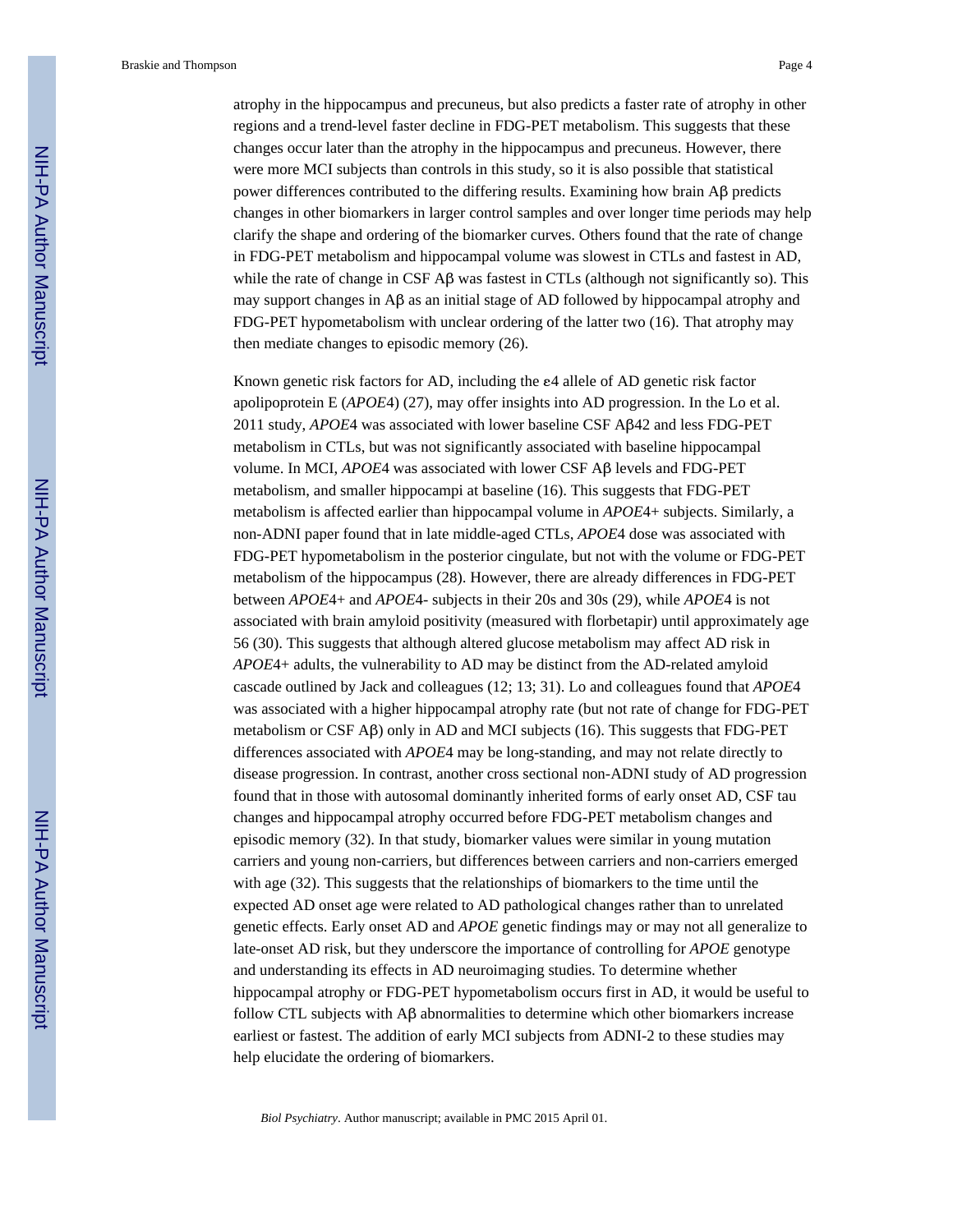Several studies have supported a non-linear shape for biomarker curves (13; 22; 33-35). However, fully modeling biomarker curve shapes in ADNI is difficult given the short follow-up period thus far. "Trajectories" of biomarkers are commonly inferred based on a cross-sectional data. Cross-sectional designs may be misleading due to cohort effects, including differing ages of disease onset in AD patients and healthy survivor effects (36). Rates of atrophy and clinical decline may differ with advancing age within diagnostic group, becoming less aggressive in relatively older late-onset AD patients. This may obscure true biomarker shapes when viewed in cross-section (37).

#### **Relationships of structural MRI to cognition**

To be useful, a biomarker must ultimately be linked to cognition, or must predict future changes in cognition. In other words, following an intervention, would a given biomarker inform researchers about whether the rate of cognitive decline is now slower or will be in the future? As such, many studies have sought to establish a link between various AD biomarkers and cognition at different disease stages. Here we focus on studies that related structural MRI measures to cognitive change.

In aging, the processes of neuronal atrophy, cell death, and vascular changes all reduce regional brain volumes and may impair cognition, leading to a correlation between the two. In fact, hippocampal and ventricular volume along with the number of years since disease onset are the best predictors of ADAS-cog scores in AD patients (38). Additionally, the rare subjects who show longitudinal "improvements" in brain structure (apparent volumetric gains) are also likely to show cognitive improvement that may arise partly from practice effects (39). The apparent volumetric gains may relate to mechanisms such as axonal sprouting, white matter repair, or neurogenesis (39), but a relative lack of atrophy and measurement noise may also play a role.

Several studies report correlations between regional brain volume or atrophy and various types of cognitive test. As expected, memory measures correlate best with temporal lobe structures, while executive function and general cognitive functioning measures typically correlate more strongly with more global measures such as whole brain atrophy, ventricular enlargement, and cortical thickness across multiple brain regions (40-43).

Lo et al. found that the rate of change for CSF Aβ42, FDG-PET metabolism, and hippocampal volume in MCI all correlated significantly with the rate of change in ADAScog scores. Highest correlations of ADAS-cog scores in MCI were with both FDG-PET and hippocampal changes (roughly equally). In mild AD, however, only changes in FDG-PET metabolism and hippocampal volume were related to changes in cognition, with the strongest association being with FDG-PET (16). This suggests that hippocampal atrophy may begin to become less important than global function to cognition as AD progresses. Hippocampal atrophy, although not cortical atrophy, may continue to accelerate in subjects with a Mini-Mental State Exam score (MMSE) at least as low as 15 (22), and the MMSE scores for AD subjects averaged 23.3 in the Lo et al., study (16), suggesting that a floor effect is not responsible for their shift in relative importance toward FDG-PET influencing the cognitive decline. The shift may reflect a breakdown of information flow between the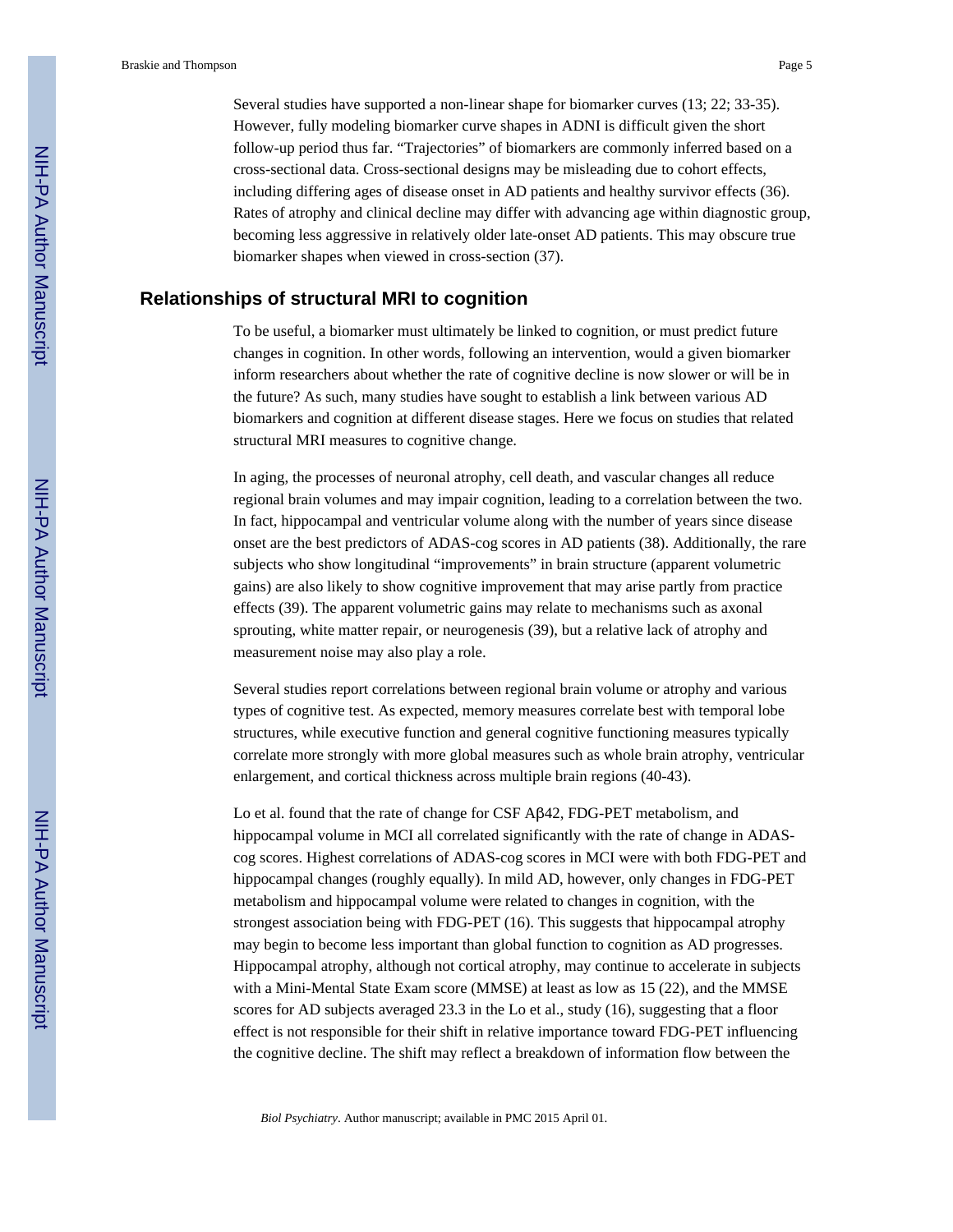hippocampus and cortex, which would render hippocampal volume irrelevant if its functionality were already disabled by limited communication with the rest of the brain in dementia. Rowe and colleagues also identified this shift: in controls and MCI subjects, hippocampal volume was associated with cognitive measures, but in AD patients, global gray matter volume was more strongly correlated with cognitive functioning, although sample sizes for MCI and AD were similar (44). Others found correlations between hippocampal or temporal lobe structure and memory in cognitively impaired subjects, but not in CTLs alone (43; 45; 46).

Consistent with prior work (26), some found that changes in MRI and FDG-PET neuroimaging mediated the relationship between brain Aβ and cognitive changes (20). CSF Aβ and tau independently predicted longitudinal hippocampal atrophy and ventricular expansion, and CSF tau predicted a change in FDG-PET metabolism. However, CSF measures did not explain changes in cognition after controlling for the changes in imaging measures (21). This suggests that changes in atrophy and glucose metabolism (markers of disease progression) mediate the relationship between indicators of the presence of AD (abnormal levels of Aβ and tau) and cognitive impairment. Likewise, others found that ventricular expansion, but not PIB change over ∼12 months was associated with worsening cognition (34).

#### **Relationships of structural MRI to other AD biomarkers**

To establish that changes in a given biomarker are moderately specific to AD, it is helpful to link that measure to abnormal levels of AD-related markers such as amyloid or tau. Some studies reported relationships between hippocampal volumes and either cortical amyloid burden (inferred from PIB-PET scans) or CSF Aβ42 in CTL and MCI subjects, but not in AD (44; 47). Others who examined only non-demented subjects likewise found correlations between hippocampal volumes and CSF Aβ (26; 48). Baseline cortical thickness in several brain regions was also correlated with CSF Aβ only in CTLs (49). One study found that the relationship with CSF Aβ was strongest in CTLs in the inferior-anterior hippocampal head and superior and inferior hippocampal body, but in MCI, the relationship was limited to the superior body (47). This relationship may therefore become weaker with disease progression. Rowe and colleagues found a correlation between CSF Aβ and hippocampal volume only in CTLs and between PIB-PET cortical binding and hippocampal volume only in MCI patients (44). This suggests that, as in purely genetic early onset forms of AD, abnormal CSF Aβ may be detectable earlier in the disease process than is brain amyloid (32). However, other studies found that, when data from all diagnostic groups were pooled together, hippocampal structure related to either CSF t-tau levels (47) or to both CSF Aβ and tau levels, especially p-tau181 (50). Trends toward significance for some tau measures also existed in the MCI and AD groups individually (50). These results may be explained by tau measures having subtle effects that are continuous across groups, but sub-threshold within diagnostic groups in the available sample sizes. In contrast, CSF Aβ appears to be related to hippocampal volume most strongly before frank dementia is present. However, one study found no significant relationship between CSF Aβ and baseline hippocampal volume in any diagnostic group (51). These findings may differ from others (26; 44; 47; 48) because only Stricker and colleagues included *APOE* genotype as a covariate in their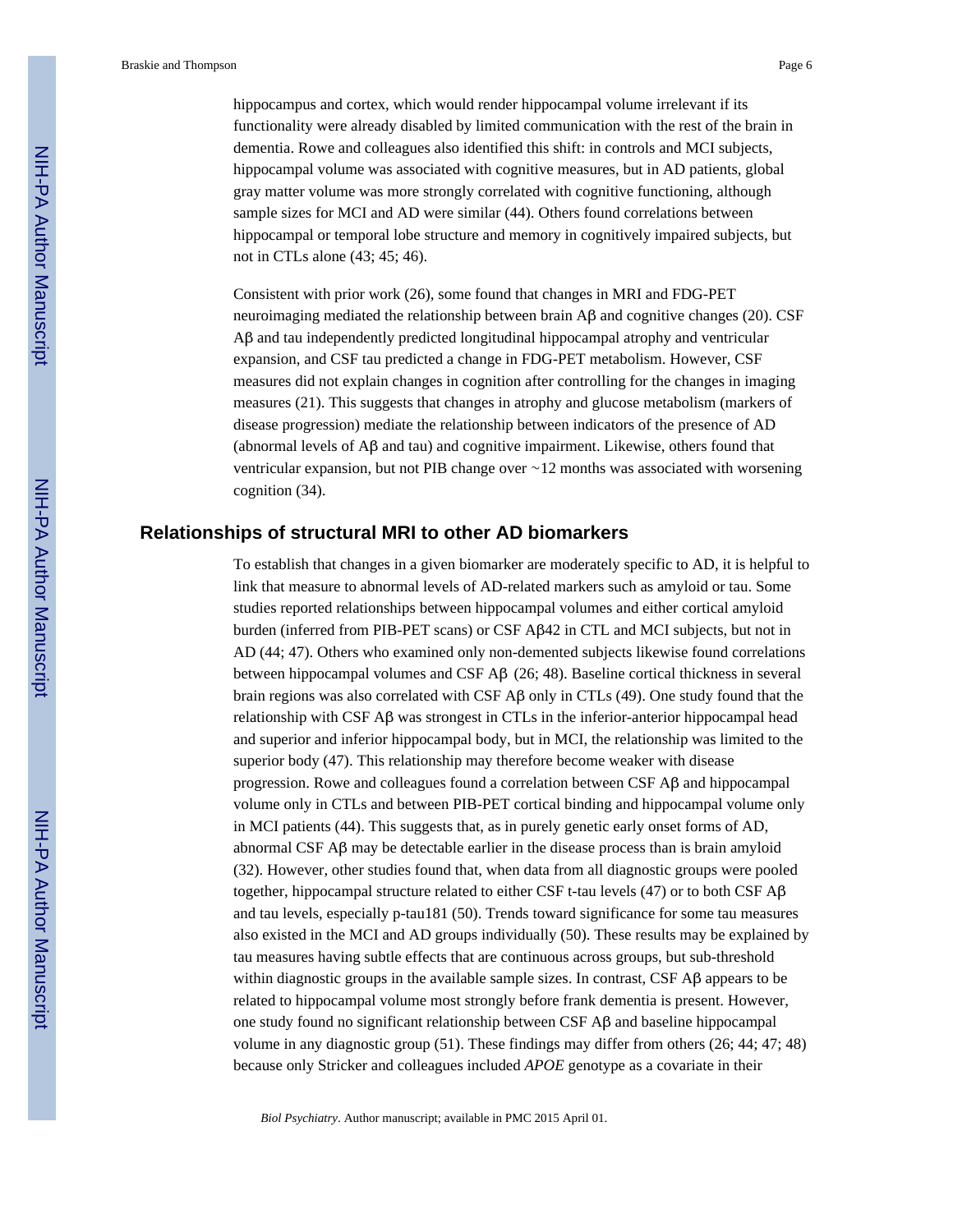analyses (51). *APOE*4+ CTLs have greater detectable brain amyloid (44) and lower CSF Aβ (52; 53) than *APOE*4 non-carriers. Although *APOE*4+ controls do not typically have lower baseline whole hippocampal volume than *APOE*4- controls (54-56), *APOE*4 is associated with differences in hippocampal subfield structure (55; 57) and hippocampal atrophy rates (58) in healthy adults. It is possible that part of the apparent relationship between CSF  $\overrightarrow{AB}$ and baseline hippocampal volume in non-demented adults was diminished after controlling for that allele.

When atrophy rate was considered rather than baseline volume, a decline in hippocampal volume correlated with CSF Aβ, but not tau measures, in CTLs only (51). In MCI subjects, AD-related temporal and parietal cortical atrophy (49) and hippocampal atrophy rates were associated with both CSF A $\beta$  (49; 59) and p-tau181 (49; 51). In AD patients, hippocampal atrophy rates were correlated with CSF p-tau 181 (51) and temporal lobe atrophy rates were correlated with both p-tau 181 and the ratio of tau/Aβ42 (46), but neither was related to CSF Aβ levels alone. These data support the notion that baseline CSF Aβ is more tightly linked to brain structural integrity in preclinical AD. CSF tau levels may relate more to brain atrophy rates later in the disease process.

#### **Predicting cognitive decline**

Although some rare, early-onset forms of AD are inherited in a fully penetrant, autosomal dominant manner, typically, AD onset is unpredictable. Identifying biomarkers that accurately determine who will eventually develop AD symptoms, and when, would be invaluable. Clinically, predictive biomarkers would help physicians to identify individuals who may benefit from presymptomatic treatments. In research, predictive biomarkers would allow researchers to stratify clinical trial evaluations based on likely rates of decline and preferentially select subjects who are most likely to decline cognitively, boosting the power to detect intervention effects.

ADNI data have been used to model brain structure changes in normal healthy controls (60) and to relate these changes to longitudinal memory decline (61-65). Most of these studies predicted cognitive decline based on MRI measures selected *a priori* for their relevance to AD (62; 64; 65), although one study combined MRI and CSF measures as predictors using unsupervised clustering of baseline variables to identify subjects with similar profiles (63). Membership in an AD-like profile (defined best by hippocampal volume and CSF tau markers) was associated with greater cognitive decline over three years. Other MRI markers - ventricular volume, white matter hyperintensities, and entorhinal cortex thickness - were less able predictors (63). Two other studies combined measures from several MRI regions to predict memory decline. In one of these, the best predictive model of memory decline included hippocampal volume (but not entorhinal cortex volume), other temporal regions, superior parietal lobe, and the posterior cingulate (61). The second study examined 6-month brain structure changes as predictors of cognitive decline over two years. Ventricular expansion and atrophy of the fusiform and inferior temporal cortices best predicted memory decline (64). Together, these studies suggest that CSF tau changes and measures of temporal lobe integrity loss most reliably predict cognitive decline in CTLs.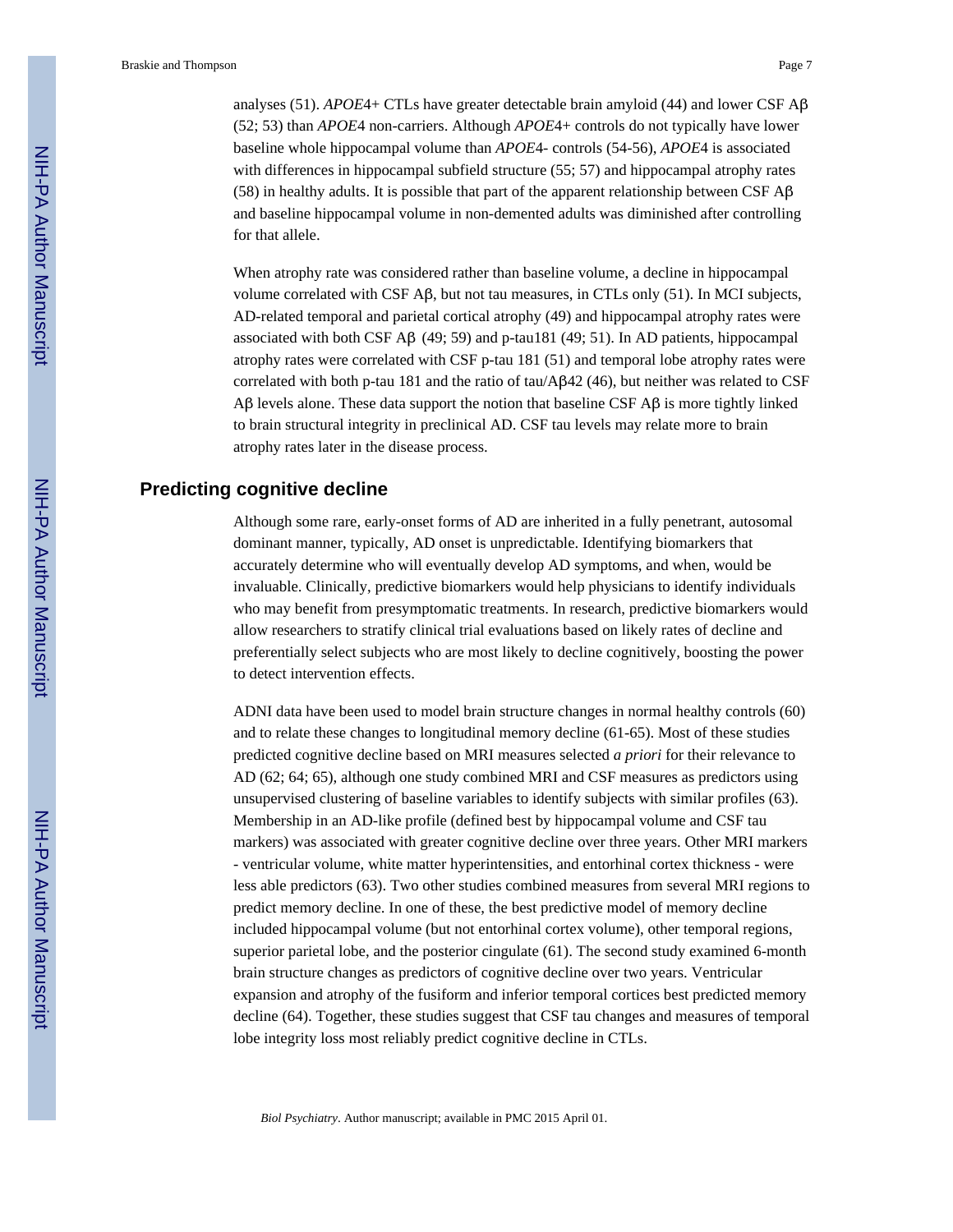Most ADNI predictive studies examined cognitive decline in MCI patients. Of those, several focused solely on baseline MRI features, assessing individual candidate regions of interest selected for their relationship to AD (66-69). Others compared MCI scans with an "AD signature" that included multiple candidate regions or voxels identified as AD-like based on previous work (70-73), or trained on AD-CTL differences in the same study (74-78). Some researchers instead assessed a network of regions derived from a "progression" signature either created by comparing the baseline brains of stable versus progressive MCI patients, or by identifying regions in which atrophy progressed across earlier time points (79-81). Such studies used cross validation, and performed training and testing repeatedly on a variable subset of subjects.

When only MRI measures were evaluated, the best baseline and longitudinal predictors of cognitive decline in MCI patients typically included measures of the medial temporal lobe regions, especially the entorhinal cortex, hippocampus, and amygdala (66; 68; 69; 74-77; 79-81). Baseline measures or atrophy rates in the parahippocampal cortex or posterior regions (posterior cingulate cortex and precuneus) were associated with conversion to AD in a smaller number of studies (74; 76; 78-80). However, when atrophy rate was considered within MCI patients, medial temporal atrophy was a better predictor of conversion than posterior atrophy (66; 81). One study found that the expansion rate of the temporal horns of the lateral ventricles predicted conversion to AD even better than the hippocampal atrophy rate (67). Some studies found that including multiple types of structural measures (e.g., cortical thickness, volume, and atrophy rate) predicted AD better than any one measure alone (73; 78).

Several studies predicted cognitive decline in MCI patients using both structural MRI measures and other biomarkers such as cognitive testing, CSF Aβ42 or tau, FDG PET, and *APOE* genotype (71; 82-99). In most studies, the model that combined information from multiple modalities, including MRI, predicted decline better than any one biomarker alone (71; 82; 83; 85; 87; 89; 92; 95-97), underscoring the importance of tools flexible enough to accommodate information from multiple sources. Even so, several studies that examined multiple types of biomarkers found that baseline cognitive measures were the best single predictors of future conversion to AD (88; 90; 92-95). This may be because ADNI-1 and ADNI-GO, from which most published ADNI papers to date are derived, recruited only MCI subjects who were close to dementia. As cognitive decline may have a steeper slope than other biomarkers close to AD conversion (13), cognitive markers are likely to be more informative at that point. ADNI-2 recruits subjects known as "early MCI", for whom CSF and MRI biomarkers may prove to be more informative. In studies of CTLs or those with early MCI, evaluating disease progression without relying on conversion to a different diagnostic category would be useful. This may mean comparing baseline biomarkers to ADlike changes in other biomarkers such as cognition, CSF Aβ or tau, and MRI (76; 84). A few studies showed FDG-PET to be more useful than MRI measures for predicting conversion from MCI to AD within a few years (96; 98). This suggests that FDG-PET either changes later or for longer than MRI measures, as is the case in early onset autosomal dominantly inherited forms of AD (32).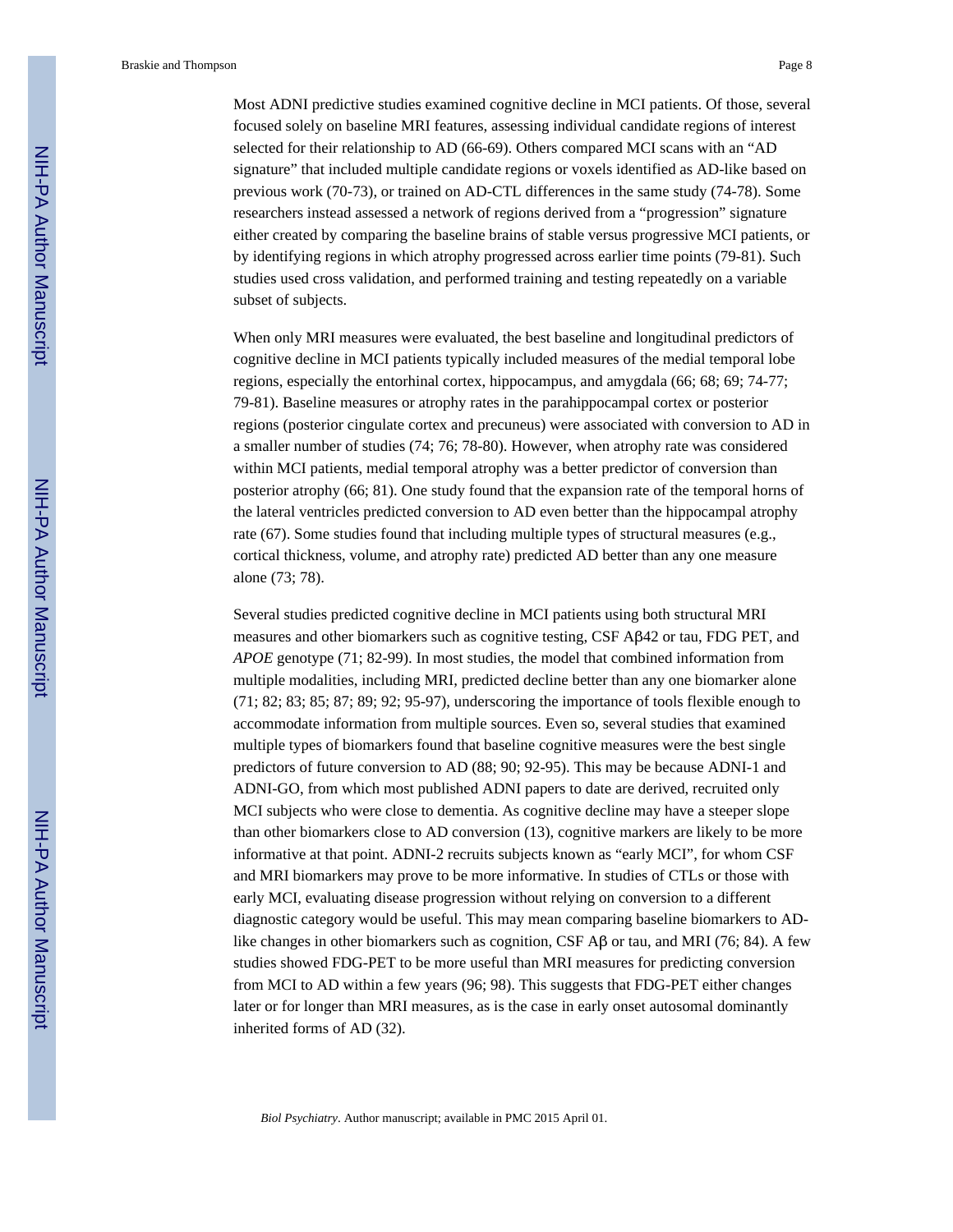# **Conclusion**

ADNI has helped elucidate how AD progresses. This information is crucial to choosing measures of interest in interventional and prevention trials. Here we evaluated AD biomarkers derived from structural MRI scans. We discussed how useful these biomarkers are for understanding disease progression, and compared structural MRI measures to changes in cognition and to biomarkers from other modalities.

Structural MRI is only one of several biomarkers that could be selected for monitoring AD changes in the brain. Among its benefits are its ease of use, non-invasiveness, and relatively low cost (compared with PET). It can therefore be administered in large-scale, multi-site studies and many clinical settings. Ongoing efforts to standardize MRI measures and pool standardized data have been quite successful, creating larger samples and higher statistical power (100). However, structural MRI measures are not as specific to AD as amyloid measurements and may include effects of aging and other neurodegenerative diseases and processes.

Structural measures of the medial temporal lobe structures do an able job of predicting cognitive decline (66; 68; 69; 74-77; 79-81). However, biomarkers from multiple modalities examined together tend to predict cognitive decline better than any single biomarker (71; 82; 83; 85; 87; 89; 92; 95-97). Choosing appropriate biomarkers for the disease stage studied and consistently controlling for confounding covariates will empower future studies to more efficiently detect the effects of treatment and prevention efforts.

#### **Supplementary Material**

Refer to Web version on PubMed Central for supplementary material.

#### **Acknowledgments**

This research was funded by NIH grants (R01 AG040060, R01MH097268, and U01 AG024904).

# **References**

- 1. Ellis KA, Bush AI, Darby D, De Fazio D, Foster J, Hudson P, et al. The Australian Imaging, Biomarkers and Lifestyle (AIBL) study of aging: methodology and baseline characteristics of 1112 individuals recruited for a longitudinal study of Alzheimer's disease. International Psychogeriatrics. 2009; 21:672–687. [PubMed: 19470201]
- 2. Lunetta KL, Erlich PM, Cuenco KT, Cupples LA, Green RC, Farrer LA, Decarli C. Heritability of magnetic resonance imaging (MRI) traits in Alzheimer disease cases and their siblings in the MIRAGE study. Alzheimer Disease & Associated Disorders. 2007; 21:85–91. [PubMed: 17545732]
- 3. Winblad B, Frisoni GB, Frolich L, Johannsen P, Johansson G, Kehoe P, et al. Editorial: EADC (European Alzheimer Disease Consortium) recommendations for future Alzheimer disease research in Europe. The Journal of Nutrition, Health & Aging. 2008; 12:683–684.
- 4. Weiner MW, Veitch DP, Aisen PS, Beckett LA, Cairns NJ, Green RC, et al. The Alzheimer's Disease Neuroimaging Initiative: A review of papers published since its inception. Alzheimer's & Dementia. 2013; 9:e111–194.
- 5. Braskie MN, Ringman JM, Thompson PM. Neuroimaging measures as endophenotypes in Alzheimer's disease. Int J Alzheimers Dis. 2011; 2011:490140. [PubMed: 21547229]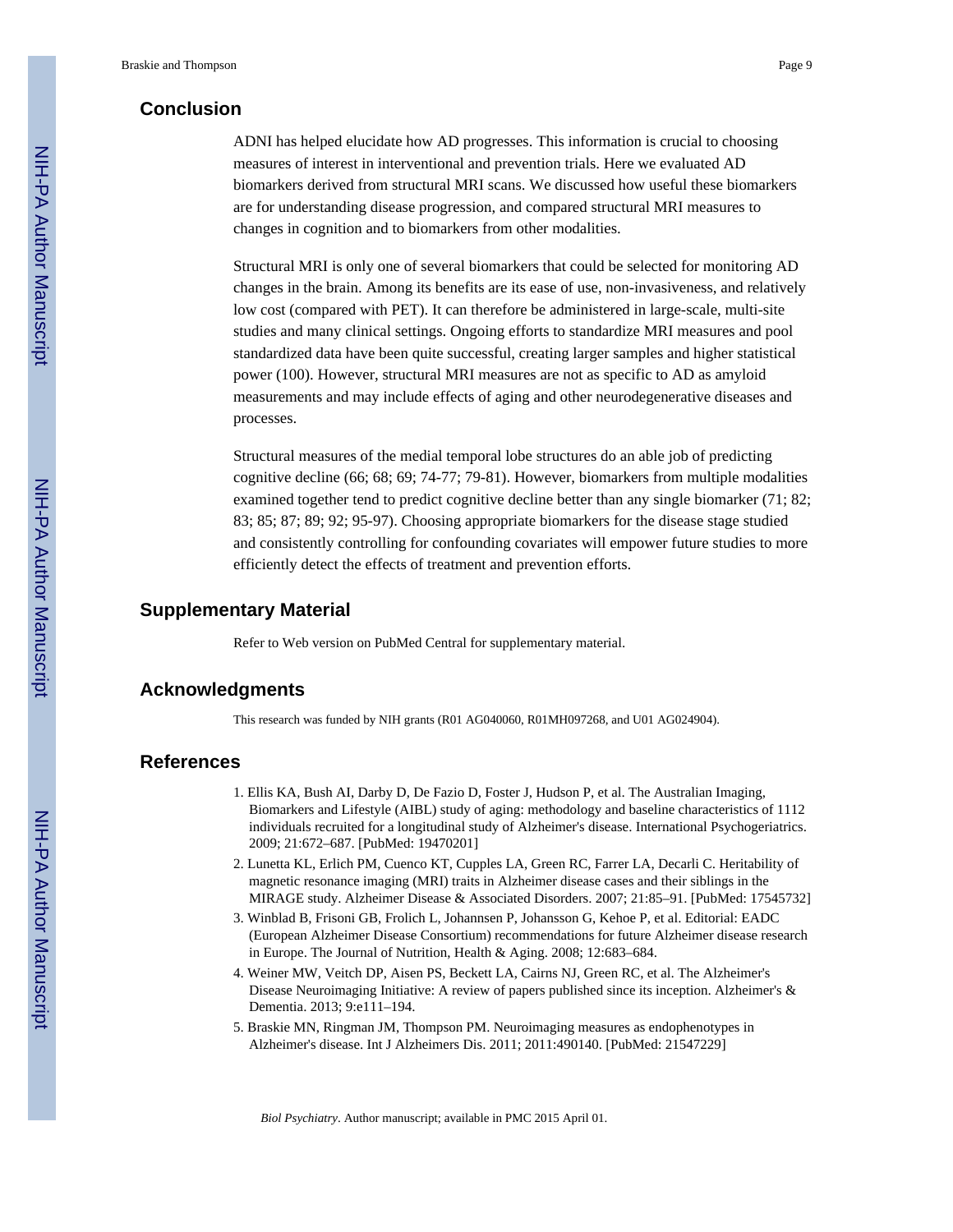- 6. Shen L, Thompson PM, Potkin SG, Bertram L, Farrer LA, Foroud TM, et al. Genetic analysis of quantitative phenotypes in AD and MCI: imaging, cognition and biomarkers. Brain Imaging and Behavior. 2013
- 7. Braskie MN, Toga AW, Thompson PM. Recent advances in imaging Alzheimer's disease. Journal of Alzheimer's Disease. 2013; 33(Suppl 1):S313–327.
- 8. Vernooij MW, Smits M. Structural neuroimaging in aging and Alzheimer's disease. Neuroimaging Clin N Am. 2012; 22:33–55. vii–viii. [PubMed: 22284732]
- 9. Schuur M, van Swieten JC, Schol-Gelok S, Ikram MA, Vernooij MW, Liu F, et al. Genetic risk factors for cerebral small-vessel disease in hypertensive patients from a genetically isolated population. Journal of Neurology, Neurosurgery, and Psychiatry. 2011; 82:41–44.
- 10. Braskie MN, Thompson PM. Understanding cognitive deficits in Alzheimer's disease based on neuroimaging findings. Trends in Cognitive Sciences. 2013; 17:510–516. [PubMed: 24029445]
- 11. Fjell AM, Walhovd KB. New tools for the study of Alzheimer's disease: what are biomarkers and morphometric markers teaching us? Neuroscientist. 2011; 17:592–605. [PubMed: 21518812]
- 12. Jack CR Jr, Knopman DS, Jagust WJ, Shaw LM, Aisen PS, Weiner MW, et al. Hypothetical model of dynamic biomarkers of the Alzheimer's pathological cascade. Lancet Neurology. 2010; 9:119– 128. [PubMed: 20083042]
- 13. Jack CR Jr, Knopman DS, Jagust WJ, Petersen RC, Weiner MW, Aisen PS, et al. Tracking pathophysiological processes in Alzheimer's disease: an updated hypothetical model of dynamic biomarkers. Lancet Neurology. 2013; 12:207–216. [PubMed: 23332364]
- 14. Braak H, Braak E. Frequency of stages of Alzheimer-related lesions in different age categories. Neurobiol Aging. 1997; 18:351–357. [PubMed: 9330961]
- 15. Knopman DS, Jack CR Jr, Wiste HJ, Weigand SD, Vemuri P, Lowe VJ, et al. Brain injury biomarkers are not dependent on beta-amyloid in normal elderly. Annals of Neurology. 2012
- 16. Lo RY, Hubbard AE, Shaw LM, Trojanowski JQ, Petersen RC, Aisen PS, et al. Longitudinal change of biomarkers in cognitive decline. Archives of Neurology. 2011; 68:1257–1266. [PubMed: 21670386]
- 17. Landau SM, Mintun MA, Joshi AD, Koeppe RA, Petersen RC, Aisen PS, et al. Amyloid deposition, hypometabolism, and longitudinal cognitive decline. Annals of Neurology. 2012; 72:578–586. [PubMed: 23109153]
- 18. Jack CR Jr, Vemuri P, Wiste HJ, Weigand SD, Aisen PS, Trojanowski JQ, et al. Evidence for ordering of Alzheimer disease biomarkers. Archives of Neurology. 2011; 68:1526–1535. [PubMed: 21825215]
- 19. Caroli A, Frisoni GB. The dynamics of Alzheimer's disease biomarkers in the Alzheimer's Disease Neuroimaging Initiative cohort. Neurobiology of Aging. 2010; 31:1263–1274. [PubMed: 20538373]
- 20. Ewers M, Insel P, Jagust WJ, Shaw L, Trojanowski JQ, Aisen P, et al. CSF biomarker and PIB-PET-derived beta-amyloid signature predicts metabolic, gray matter, and cognitive changes in nondemented subjects. Cerebral Cortex. 2012; 22:1993–2004. [PubMed: 22038908]
- 21. Han SD, Gruhl J, Beckett L, Dodge HH, Stricker NH, Farias S, Mungas D. Beta amyloid, tau, neuroimaging, and cognition: sequence modeling of biomarkers for Alzheimer's Disease. Brain Imaging and Behavior. 2012; 6:610–620. [PubMed: 22648764]
- 22. Sabuncu MR, Desikan RS, Sepulcre J, Yeo BT, Liu H, Schmansky NJ, et al. The dynamics of cortical and hippocampal atrophy in Alzheimer disease. Archives of Neurology. 2011; 68:1040– 1048. [PubMed: 21825241]
- 23. Chiang GC, Insel PS, Tosun D, Schuff N, Truran-Sacrey D, Raptentsetsang ST, et al. Impact of ApoE4-CSF Abeta interaction on hippocampal volume loss over 1 year in MCI. Journal of Alzheimer's Dementia. 2011; 7:514–520.
- 24. Carmichael O, McLaren DG, Tommet D, Mungas D, Jones RN. Coevolution of brain structures in amnestic mild cognitive impairment. NeuroImage. 2012; 66C:449–456. [PubMed: 23103689]
- 25. Buchhave P, Minthon L, Zetterberg H, Wallin AK, Blennow K, Hansson O. Cerebrospinal fluid levels of beta-amyloid 1-42, but not of tau, are fully changed already 5 to 10 years before the onset of Alzheimer dementia. Archives of General Psychiatry. 2012; 69:98–106. [PubMed: 22213792]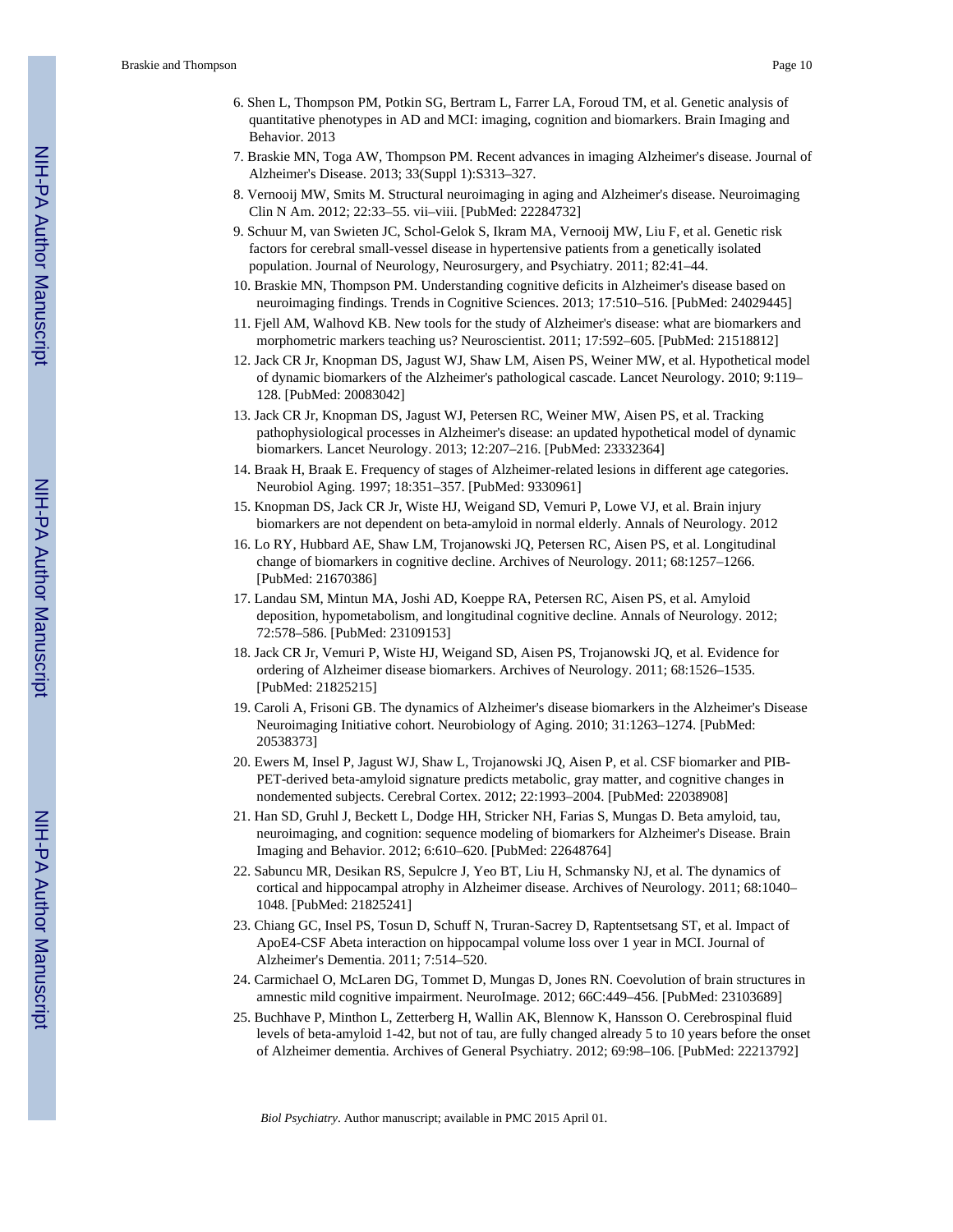- 26. Mormino EC, Kluth JT, Madison CM, Rabinovici GD, Baker SL, Miller BL, et al. Episodic memory loss is related to hippocampal-mediated beta-amyloid deposition in elderly subjects. Brain. 2009; 132:1310–1323. [PubMed: 19042931]
- 27. Corder EH, Saunders AM, Strittmatter WJ, Schmechel DE, Gaskell PC, Small GW, et al. Gene dose of apolipoprotein E type 4 allele and the risk of Alzheimer's disease in late onset families. Science. 1993; 261:921–923. [PubMed: 8346443]
- 28. Protas HD, Chen K, Langbaum JB, Fleisher AS, Alexander GE, Lee W, et al. Posterior cingulate glucose metabolism, hippocampal glucose metabolism, and hippocampal volume in cognitively normal, late-middle-aged persons at 3 levels of genetic risk for Alzheimer disease. JAMA Neurol. 2013; 70:320–325. [PubMed: 23599929]
- 29. Reiman EM, Chen K, Alexander GE, Caselli RJ, Bandy D, Osborne D, et al. Functional brain abnormalities in young adults at genetic risk for late-onset Alzheimer's dementia. Proc Natl Acad Sci U S A. 2004; 101:284–289. [PubMed: 14688411]
- 30. Fleisher AS, Chen K, Liu X, Ayutyanont N, Roontiva A, Thiyyagura P, et al. Apolipoprotein E epsilon4 and age effects on florbetapir positron emission tomography in healthy aging and Alzheimer disease. Neurobiology of Aging. 2013; 34:1–12. [PubMed: 22633529]
- 31. Jagust W. Apolipoprotein E, neurodegeneration, and Alzheimer disease. JAMA Neurol. 2013; 70:299–300. [PubMed: 23599927]
- 32. Bateman RJ, Xiong C, Benzinger TL, Fagan AM, Goate A, Fox NC, et al. Clinical and biomarker changes in dominantly inherited Alzheimer's disease. The New England Journal of Medicine. 2012; 367:795–804. [PubMed: 22784036]
- 33. Schuff N, Tosun D, Insel PS, Chiang GC, Truran D, Aisen PS, et al. Nonlinear time course of brain volume loss in cognitively normal and impaired elders. Neurobiology of Aging. 2012; 33:845– 855. [PubMed: 20855131]
- 34. Jack CR Jr, Lowe VJ, Weigand SD, Wiste HJ, Senjem ML, Knopman DS, et al. Serial PIB and MRI in normal, mild cognitive impairment and Alzheimer's disease: implications for sequence of pathological events in Alzheimer's disease. Brain. 2009; 132:1355–1365. [PubMed: 19339253]
- 35. Mouiha A, Duchesne S. Toward a dynamic biomarker model in Alzheimer's disease. Journal of Alzheimer's Disease. 2012; 30:91–100.
- 36. Thompson WK, Hallmayer J, O'Hara R. Design considerations for characterizing psychiatric trajectories across the lifespan: application to effects of APOE-epsilon4 on cerebral cortical thickness in Alzheimer's disease. The American Journal of Psychiatry. 2011; 168:894–903. [PubMed: 21724665]
- 37. Holland D, Desikan RS, Dale AM, McEvoy LK. Rates of decline in Alzheimer disease decrease with age. PLOS ONE. 2012; 7:e42325. [PubMed: 22876315]
- 38. Samtani MN, Farnum M, Lobanov V, Yang E, Raghavan N, Dibernardo A, Narayan V. An improved model for disease progression in patients from the Alzheimer's disease neuroimaging initiative. J Clin Pharmacol. 2012; 52:629–644. [PubMed: 21659625]
- 39. Song X, Mitnitski A, Zhang N, Chen W, Rockwood K. Dynamics of brain structure and cognitive function in the Alzheimer's disease neuroimaging initiative. Journal of Neurology, Neurosurgery, and Psychiatry. 2013; 84:71–78.
- 40. Stonnington CM, Chu C, Kloppel S, Jack CR Jr, Ashburner J, Frackowiak RS. Predicting clinical scores from magnetic resonance scans in Alzheimer's disease. NeuroImage. 2010; 51:1405–1413. [PubMed: 20347044]
- 41. Dickerson BC, Wolk DA. Dysexecutive versus amnesic phenotypes of very mild Alzheimer's disease are associated with distinct clinical, genetic and cortical thinning characteristics. Journal of Neurology, Neurosurgery, and Psychiatry. 2011; 82:45–51.
- 42. Evans MC, Barnes J, Nielsen C, Kim LG, Clegg SL, Blair M, et al. Volume changes in Alzheimer's disease and mild cognitive impairment: cognitive associations. Eur Radiol. 2010; 20:674–682. [PubMed: 19760240]
- 43. Nho K, Risacher SL, Crane PK, DeCarli C, Glymour MM, Habeck C, et al. Voxel and surfacebased topography of memory and executive deficits in mild cognitive impairment and Alzheimer's disease. Brain Imaging and Behavior. 2012; 6:551–567. [PubMed: 23070747]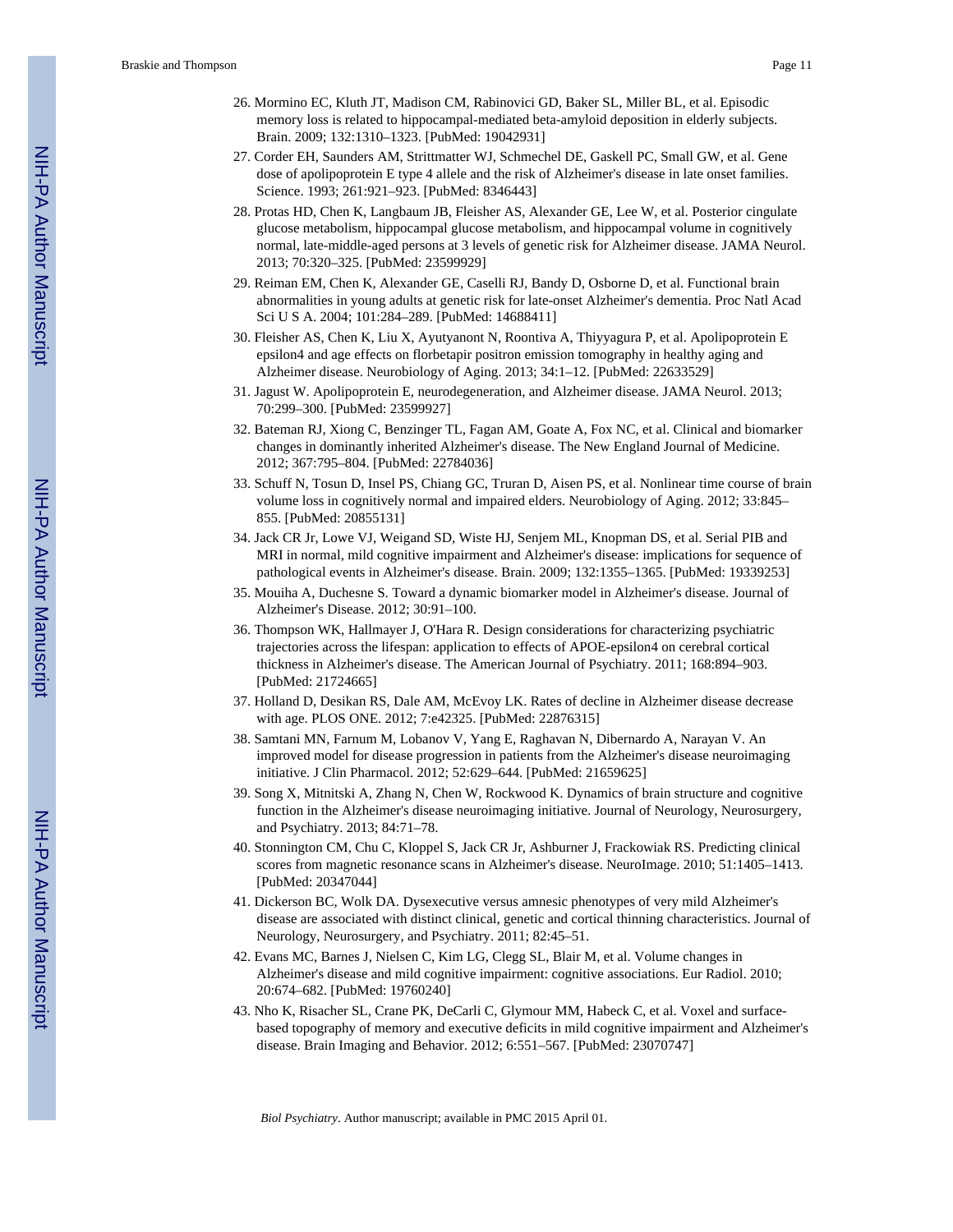- 44. Rowe CC, Ellis KA, Rimajova M, Bourgeat P, Pike KE, Jones G, et al. Amyloid imaging results from the Australian Imaging, Biomarkers and Lifestyle (AIBL) study of aging. Neurobiology of Aging. 2010; 31:1275–1283. [PubMed: 20472326]
- 45. Apostolova LG, Morra JH, Green AE, Hwang KS, Avedissian C, Woo E, et al. Automated 3D mapping of baseline and 12-month associations between three verbal memory measures and hippocampal atrophy in 490 ADNI subjects. Neuroimage. 2010; 51:488–499. [PubMed: 20083211]
- 46. Leow AD, Yanovsky I, Parikshak N, Hua X, Lee S, Toga AW, et al. Alzheimer's disease neuroimaging initiative: a one-year follow up study using tensor-based morphometry correlating degenerative rates, biomarkers and cognition. NeuroImage. 2009; 45:645–655. [PubMed: 19280686]
- 47. Carmichael O, Xie J, Fletcher E, Singh B, DeCarli C. Localized hippocampus measures are associated with Alzheimer pathology and cognition independent of total hippocampal volume. Neurobiology of Aging. 2012; 33:1124, e1131–1141. [PubMed: 22169204]
- 48. Guzman VA, Carmichael OT, Schwarz C, Tosto G, Zimmerman ME, Brickman AM. White matter hyperintensities and amyloid are independently associated with entorhinal cortex volume among individuals with mild cognitive impairment. Alzheimer's & Dementia. 2013
- 49. Tosun D, Schuff N, Shaw LM, Trojanowski JQ, Weiner MW. Relationship between CSF biomarkers of Alzheimer's disease and rates of regional cortical thinning in ADNI data. Journal of Alzheimer's Disease. 2011; 26(Suppl 3):77–90.
- 50. Apostolova LG, Hwang KS, Andrawis JP, Green AE, Babakchanian S, Morra JH, et al. 3D PIB and CSF biomarker associations with hippocampal atrophy in ADNI subjects. Neurobiology of Aging. 2010; 31:1284–1303. [PubMed: 20538372]
- 51. Stricker NH, Dodge HH, Dowling NM, Han SD, Erosheva EA, Jagust WJ. CSF biomarker associations with change in hippocampal volume and precuneus thickness: implications for the Alzheimer's pathological cascade. Brain Imaging and Behavior. 2012; 6:599–609. [PubMed: 22614327]
- 52. Varges D, Jung K, Gawinecka J, Heinemann U, Schmitz M, von Ahsen N, et al. Amyloid-beta 1-42 levels are modified by apolipoprotein E epsilon4 in Creutzfeldt-Jakob disease in a similar manner as in Alzheimer's disease. Journal of Alzheimer's Disease. 2011; 23:717–726.
- 53. Prince JA, Zetterberg H, Andreasen N, Marcusson J, Blennow K. APOE epsilon4 allele is associated with reduced cerebrospinal fluid levels of Abeta42. Neurology. 2004; 62:2116–2118. [PubMed: 15184629]
- 54. Hostage CA, Roy Choudhury K, Doraiswamy PM, Petrella JR. Dissecting the gene dose-effects of the APOE epsilon4 and epsilon2 alleles on hippocampal volumes in aging and Alzheimer's disease. PLOS ONE. 2013; 8:e54483. [PubMed: 23405083]
- 55. Burggren AC, Zeineh MM, Ekstrom AD, Braskie MN, Thompson PM, Small GW, Bookheimer SY. Reduced cortical thickness in hippocampal subregions among cognitively normal apolipoprotein E e4 carriers. Neuroimage. 2008; 41:1177–1183. [PubMed: 18486492]
- 56. Liu Y, Paajanen T, Westman E, Wahlund LO, Simmons A, Tunnard C, et al. Effect of APOE epsilon4 allele on cortical thicknesses and volumes: the AddNeuroMed study. Journal of Alzheimer's Disease. 2010; 21:947–966.
- 57. Mueller SG, Weiner MW. Selective effect of age, Apo e4, and Alzheimer's disease on hippocampal subfields. Hippocampus. 2009; 19:558–564. [PubMed: 19405132]
- 58. Morra JH, Tu Z, Apostolova LG, Green AE, Avedissian C, Madsen SK, et al. Automated mapping of hippocampal atrophy in 1-year repeat MRI data from 490 subjects with Alzheimer's disease, mild cognitive impairment, and elderly controls. Neuroimage. 2009; 45:S3–15. [PubMed: 19041724]
- 59. Schuff N, Woerner N, Boreta L, Kornfield T, Shaw LM, Trojanowski JQ, et al. MRI of hippocampal volume loss in early Alzheimer's disease in relation to ApoE genotype and biomarkers. Brain. 2009; 132:1067–1077. [PubMed: 19251758]
- 60. Ziegler G, Dahnke R, Gaser C. Models of the aging brain structure and individual decline. Front Neuroinform. 2012; 6:3. [PubMed: 22435060]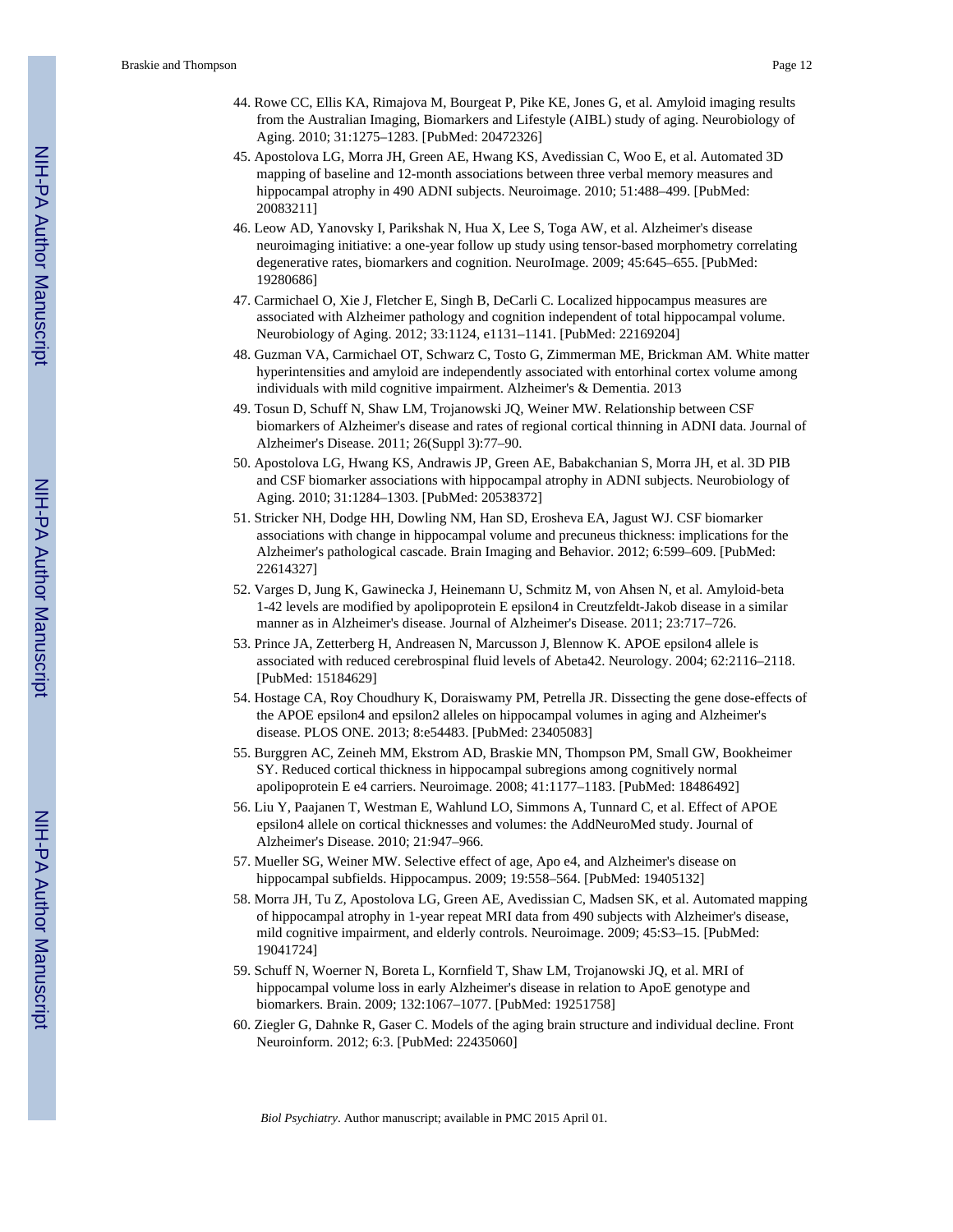- 61. Chiang GC, Insel PS, Tosun D, Schuff N, Truran-Sacrey D, Raptentsetsang S, et al. Identifying cognitively healthy elderly individuals with subsequent memory decline by using automated MR temporoparietal volumes. Radiology. 2011; 259:844–851. [PubMed: 21467255]
- 62. Dickerson BC, Wolk DA. MRI cortical thickness biomarker predicts AD- like CSF and cognitive decline in normal adults. Neurology. 2012; 78:84–90. [PubMed: 22189451]
- 63. Nettiksimmons J, Harvey D, Brewer J, Carmichael O, DeCarli C, Jack CR Jr, et al. Subtypes based on cerebrospinal fluid and magnetic resonance imaging markers in normal elderly predict cognitive decline. Neurobiology of Aging. 2010; 31:1419–1428. [PubMed: 20542598]
- 64. Murphy EA, Holland D, Donohue M, McEvoy LK, Hagler DJ Jr, Dale AM, Brewer JB. Six-month atrophy in MTL structures is associated with subsequent memory decline in elderly controls. NeuroImage. 2010; 53:1310–1317. [PubMed: 20633660]
- 65. Smith CD, Andersen AH, Gold BT. Structural brain alterations before mild cognitive impairment in ADNI: validation of volume loss in a predefined antero-temporal region. Journal of Alzheimer's Disease. 2012; 31(Suppl 3):S49–58.
- 66. Lehmann M, Koedam EL, Barnes J, Bartlett JW, Barkhof F, Wattjes MP, et al. Visual ratings of atrophy in MCI: prediction of conversion and relationship with CSF biomarkers. Neurobiology of Aging. 2013; 34:73–82. [PubMed: 22516280]
- 67. Macdonald KE, Bartlett JW, Leung KK, Ourselin S, Barnes J. The Value of Hippocampal and Temporal Horn Volumes and Rates of Change in Predicting Future Conversion to AD. Alzheimer Disease and Associated Disorders. 2012
- 68. Greene SJ, Killiany RJ. Subregions of the inferior parietal lobule are affected in the progression to Alzheimer's disease. Neurobiology of Aging. 2010; 31:1304–1311. [PubMed: 20570398]
- 69. Risacher SL, Saykin AJ, West JD, Shen L, Firpi HA, McDonald BC. Baseline MRI predictors of conversion from MCI to probable AD in the ADNI cohort. Curr Alzheimer Res. 2009; 6:347–361. [PubMed: 19689234]
- 70. Zhang N, Song X, Zhang Y, Chen W, D'Arcy RC, Darvesh S, et al. An MRI brain atrophy and lesion index to assess the progression of structural changes in Alzheimer's disease, mild cognitive impairment, and normal aging: a follow-up study. Journal of Alzheimer's Disease. 2011; 26(Suppl 3):359–367.
- 71. Davatzikos C, Bhatt P, Shaw LM, Batmanghelich KN, Trojanowski JQ. Prediction of MCI to AD conversion, via MRI, CSF biomarkers, and pattern classification. Neurobiology of Aging. 2011; 32:2322 e2319–2327. [PubMed: 20594615]
- 72. Zhang N, Song X, Zhang Y. Combining structural brain changes improves the prediction of Alzheimer's disease and mild cognitive impairment. Dementia and Geriatric Cognitive Disorders. 2012; 33:318–326. [PubMed: 22759808]
- 73. Westman E, Aguilar C, Muehlboeck JS, Simmons A. Regional magnetic resonance imaging measures for multivariate analysis in Alzheimer's disease and mild cognitive impairment. Brain Topogr. 2013; 26:9–23. [PubMed: 22890700]
- 74. Westman E, Simmons A, Muehlboeck JS, Mecocci P, Vellas B, Tsolaki M, et al. AddNeuroMed and ADNI: similar patterns of Alzheimer's atrophy and automated MRI classification accuracy in Europe and North America. NeuroImage. 2011; 58:818–828. [PubMed: 21763442]
- 75. Spulber G, Simmons A, Muehlboeck JS, Mecocci P, Vellas B, Tsolaki M, et al. An MRI-based index to measure the severity of Alzheimer's disease like structural pattern in subjects with mild cognitive impairment. Journal of Internal Medicine. 2013; 273:396–409. [PubMed: 23278858]
- 76. Aksu Y, Miller DJ, Kesidis G, Bigler DC, Yang QX. An MRI-derived definition of MCI-to-AD conversion for long-term, automatic prognosis of MCI patients. PLOS ONE. 2011; 6:e25074. [PubMed: 22022375]
- 77. Chincarini A, Bosco P, Calvini P, Gemme G, Esposito M, Olivieri C, et al. Local MRI analysis approach in the diagnosis of early and prodromal Alzheimer's disease. NeuroImage. 2011; 58:469– 480. [PubMed: 21718788]
- 78. Li Y, Wang Y, Wu G, Shi F, Zhou L, Lin W, Shen D. Discriminant analysis of longitudinal cortical thickness changes in Alzheimer's disease using dynamic and network features. Neurobiology of Aging. 2012; 33:427 e415–430. [PubMed: 21272960]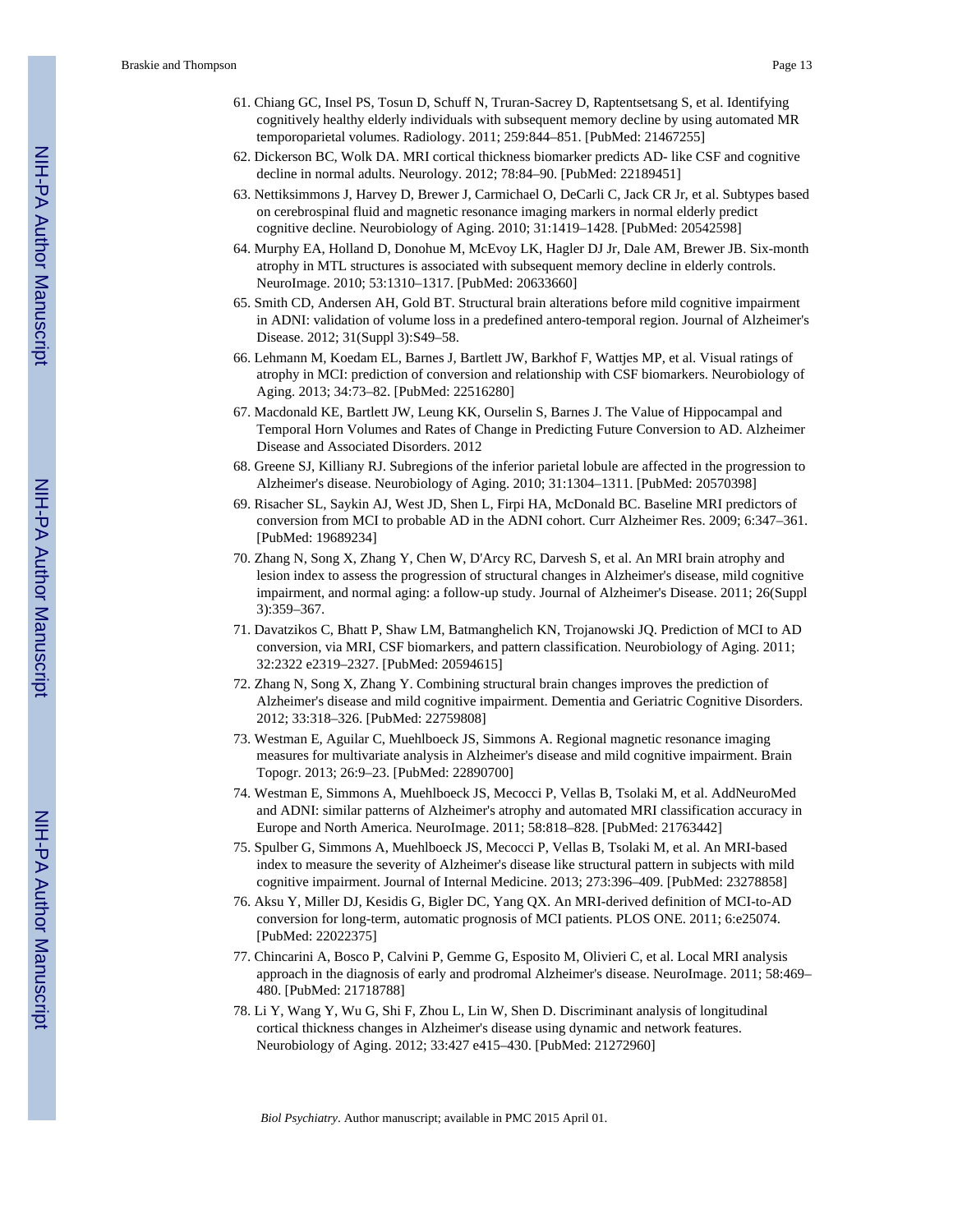- 79. Querbes O, Aubry F, Pariente J, Lotterie JA, Demonet JF, Duret V, et al. Early diagnosis of Alzheimer's disease using cortical thickness: impact of cognitive reserve. Brain. 2009; 132:2036– 2047. [PubMed: 19439419]
- 80. Wee CY, Yap PT, Shen D. Prediction of Alzheimer's disease and mild cognitive impairment using cortical morphological patterns. Human Brain Mapping. 2012
- 81. Eskildsen SF, Coupe P, Garcia-Lorenzo D, Fonov V, Pruessner JC, Collins DL. Prediction of Alzheimer's disease in subjects with mild cognitive impairment from the ADNI cohort using patterns of cortical thinning. NeuroImage. 2013; 65:511–521. [PubMed: 23036450]
- 82. Westman E, Muehlboeck JS, Simmons A. Combining MRI and CSF measures for classification of Alzheimer's disease and prediction of mild cognitive impairment conversion. NeuroImage. 2012; 62:229–238. [PubMed: 22580170]
- 83. Yang X, Tan MZ, Qiu A. CSF and brain structural imaging markers of the Alzheimer's pathological cascade. PLOS ONE. 2012; 7:e47406. [PubMed: 23284610]
- 84. Walhovd KB, Fjell AM, Brewer J, McEvoy LK, Fennema-Notestine C, Hagler DJ Jr, et al. Combining MR imaging, positron-emission tomography, and CSF biomarkers in the diagnosis and prognosis of Alzheimer disease. American Journal of Neuroradiology. 2010; 31:347–354. [PubMed: 20075088]
- 85. Zhang D, Shen D. Multi-modal multi-task learning for joint prediction of multiple regression and classification variables in Alzheimer's disease. NeuroImage. 2012; 59:895–907. [PubMed: 21992749]
- 86. Schmand B, Eikelenboom P, van Gool WA. Value of diagnostic tests to predict conversion to Alzheimer's disease in young and old patients with amnestic mild cognitive impairment. Journal of Alzheimer's Disease. 2012; 29:641–648.
- 87. Gross AL, Manly JJ, Pa J, Johnson JK, Park LQ, Mitchell MB, et al. Cortical signatures of cognition and their relationship to Alzheimer's disease. Brain Imaging and Behavior. 2012; 6:584– 598. [PubMed: 22718430]
- 88. Devanand DP, Liu X, Brown PJ, Huey ED, Stern Y, Pelton GH. A two-study comparison of clinical and MRI markers of transition from mild cognitive impairment to Alzheimer's disease. Int J Alzheimers Dis. 2012; 2012:483469. [PubMed: 22482070]
- 89. Hinrichs C, Singh V, Xu G, Johnson SC. Predictive markers for AD in a multi-modality framework: an analysis of MCI progression in the ADNI population. NeuroImage. 2011; 55:574– 589. [PubMed: 21146621]
- 90. Heister D, Brewer JB, Magda S, Blennow K, McEvoy LK. Predicting MCI outcome with clinically available MRI and CSF biomarkers. Neurology. 2011; 77:1619–1628. [PubMed: 21998317]
- 91. Zhou B, Nakatani E, Teramukai S, Nagai Y, Fukushima M. Risk classification in mild cognitive impairment patients for developing Alzheimer's disease. Journal of Alzheimer's Disease. 2012; 30:367–375.
- 92. Cui Y, Liu B, Luo S, Zhen X, Fan M, Liu T, et al. Identification of conversion from mild cognitive impairment to Alzheimer's disease using multivariate predictors. PLOS ONE. 2011; 6:e21896. [PubMed: 21814561]
- 93. Ye J, Farnum M, Yang E, Verbeeck R, Lobanov V, Raghavan N, et al. Sparse learning and stability selection for predicting MCI to AD conversion using baseline ADNI data. BMC Neurology. 2012; 12:46. [PubMed: 22731740]
- 94. Gomar JJ, Bobes-Bascaran MT, Conejero-Goldberg C, Davies P, Goldberg TE. Utility of combinations of biomarkers, cognitive markers, and risk factors to predict conversion from mild cognitive impairment to Alzheimer disease in patients in the Alzheimer's disease neuroimaging initiative. Archives of General Psychiatry. 2011; 68:961–969. [PubMed: 21893661]
- 95. Mattila J, Koikkalainen J, Virkki A, Simonsen A, van Gils M, Waldemar G, et al. A disease state fingerprint for evaluation of Alzheimer's disease. Journal of Alzheimer's Disease. 2011; 27:163– 176.
- 96. Shaffer JL, Petrella JR, Sheldon FC, Choudhury KR, Calhoun VD, Coleman RE, Doraiswamy PM. Predicting cognitive decline in subjects at risk for Alzheimer disease by using combined cerebrospinal fluid, MR imaging, and PET biomarkers. Radiology. 2013; 266:583–591. [PubMed: 23232293]